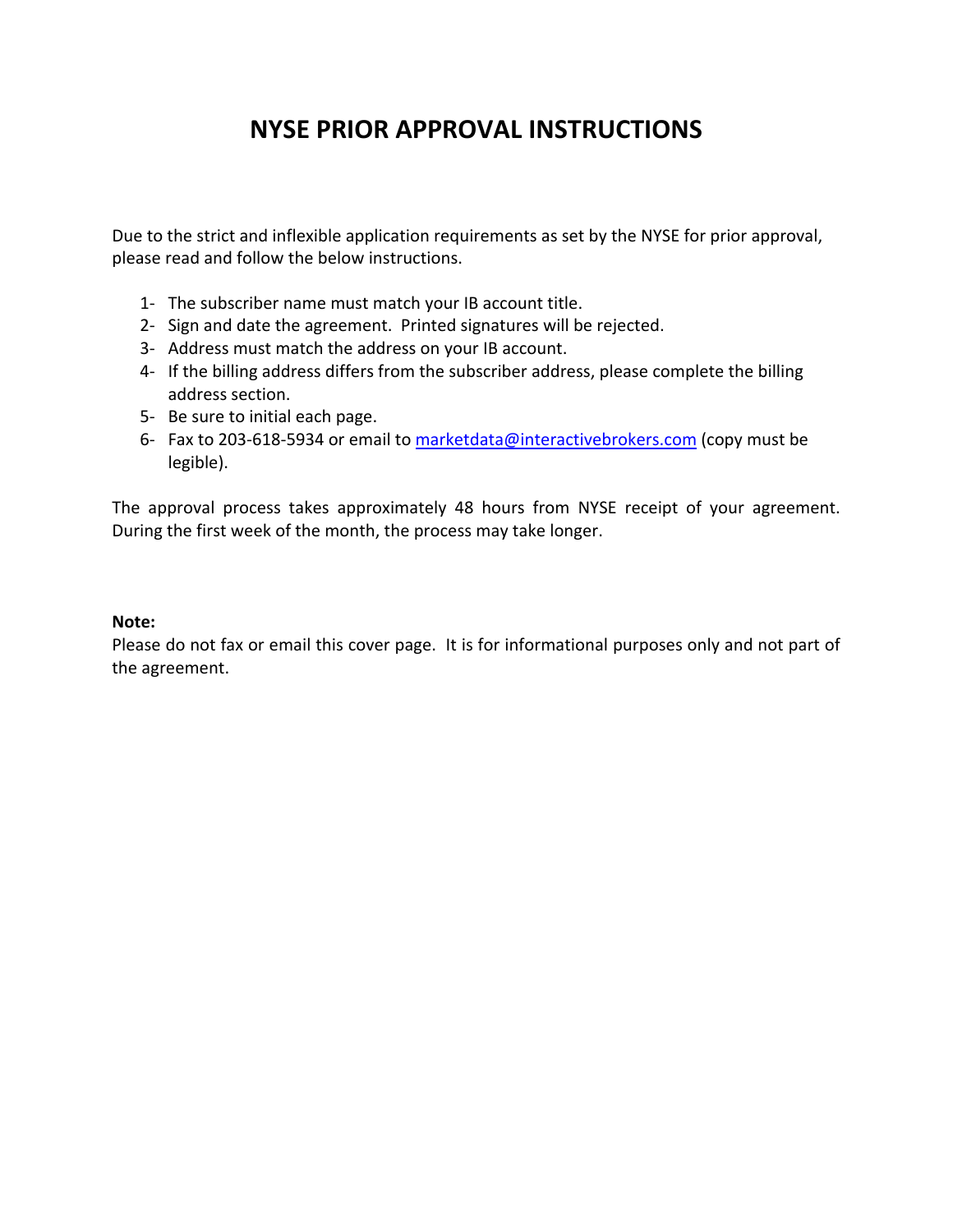## **AGREEMENT FOR RECEIPT OF CONSOLIDATED NETWORK A DATA AND NYSE MARKET DATA**

This Agreement permits the undersigned "Subscriber" to arrange with authorized vendors or with the New York Stock Exchange, LLC. ("NYSE"), as appropriate to receive any one or more Types of Market Data\* and to use that Market Data for interrogation\* display, tape\* display or other purposes not entailing retransmission. This Agreement governs whichever Type(s) of Market Data, means of receipt and use(s) Subscriber receives, arranges and makes. Subscriber and NYSE agree to all terms and conditions of this Agreement.

**Subscriber Name Phone #**

| <b>Subscriber Address</b>                   |                          |                               |                                                                                                                                                                                                                                                               |
|---------------------------------------------|--------------------------|-------------------------------|---------------------------------------------------------------------------------------------------------------------------------------------------------------------------------------------------------------------------------------------------------------|
| City                                        | <b>State or Province</b> | Zip                           | Country                                                                                                                                                                                                                                                       |
| Name and Title of Individual Signing:       | <b>Name</b>              |                               | Title                                                                                                                                                                                                                                                         |
| Billing address (if different than above) : |                          |                               |                                                                                                                                                                                                                                                               |
|                                             |                          |                               |                                                                                                                                                                                                                                                               |
| Taxpayer ID/Social Security No/VAT #:       |                          | Type of Business:             |                                                                                                                                                                                                                                                               |
| FINRA/CRD Number:                           |                          |                               |                                                                                                                                                                                                                                                               |
| <b>SUBSCRIBER</b>                           |                          | NEW YORK STOCK EXCHANGE, LLC. | On behalf of the CTA Plan Participants (in respect of CTA<br>Network A last sale information) and the CQ Plan Participants<br>(in respect of CQ Network A quotation information) and on its<br>own behalf solely (in respect of NYSE Securities Information*) |
| By:                                         | By:                      |                               |                                                                                                                                                                                                                                                               |
| Dated:                                      | Dated:                   |                               |                                                                                                                                                                                                                                                               |

#### **PART 1: PROVISIONS OF GENERAL APPLICABILITY**

### 1. DEFINITIONS

(a) "Authorizing SRO" means each of the authorizing self-regulatory organizations (i.e., each CTA Plan Participant, each CQ Plan Participant and NYSE).

(b) "Interrogation," as used to differentiate devices and displays, refers to (i) displaying Market Data for a security in response to Subscriber's specific inquiries or (ii) displaying changes in Market Data as they occur for a limited number of securities specified by Subscriber.

(c) "Market Data" means (i) CTA Network A last sale information, (ii) CQ Network A quotation information, (iii) NYSE bond last sale information, (iv) NYSE bond quotation information, (v) NYSE index information and (vi) each other category of market information made available by NYSE as NYSE may designate from time to time. Each of the above categories includes all information that derives from the category's information. Stock and bond last sale prices and information deriving from those prices cease to be "Market Data" 15 minutes after the Authorizing SRO(s) make the prices available over their low speed data transmission facilities. NYSE may alter such period from time to time on 60 days' written notice to Subscriber.

- (d) "NYSE Securities Information" means the Types of Market Data enumerated or referred to in clauses (iii)- (iv) of Paragraph 1(c).
- (e) "Person" includes any natural person or proprietorship or any corporation, partnership or other organization.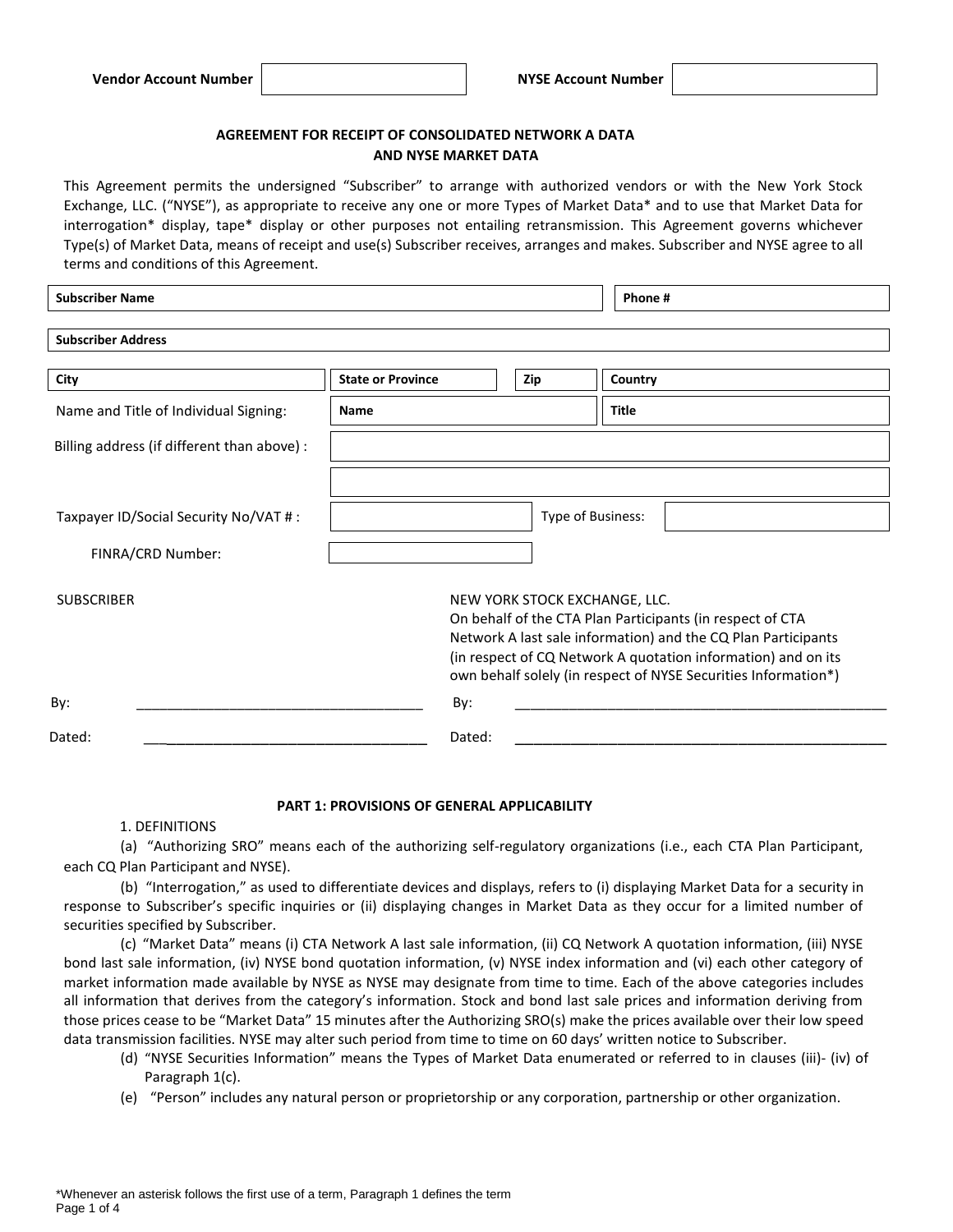(f) "Processor" means the processor under the CTA Plan and CQ Plan.

(g) "Subscriber Device" means a component of Subscriber Equipment\* that provides an interrogation display,a tape display or both displays.

(h) "Subscriber Equipment" means any display device, computer, software, wires, transmission facility or other equipment by which Subscriber receives, displays or otherwise uses Market Data.

(i) "Tape," as used to differentiate devices and displays, refers to displaying on a current and continuous basis (i) last sale prices as made available over the data transmission facilities of one or more Authorizing SROs or as retransmitted by an authorized vendor or (ii) a subset of the prices so made available or retransmitted that Subscriber selects on the basis of, for example, transaction size or security.

(j) "Type of Market Data" means the Market Data in any of the categories enumerated or referred to in Paragraph  $1(c)$ .

2. PROPRIETARY NATURE OF DATA-Each Authorizing SRO asserts a proprietary interest in its "Relevant Market Data" (i.e., the Market Data that it furnishes to the Processor and in case of NYSE, that it otherwise makes available).

3. NYSE CAPACITY; ENFORCEMENT-Whenever this Agreement requires "NYSE" to take any action, or to receive any payment, information or notice, as to any Type of Market Data, NYSE acts on behalf of the Authorizing SRO(s) for the Type of Market Data. Any Authorizing SRO may enforce this Agreement as to its Relevant Market Data, by legal proceeding or otherwise, against Subscriber and may likewise proceed against any person that obtains its Relevant Market Data other than as this Agreement contemplates. Subscriber shall pay the reasonable attorneys' fees that any Authorizing SRO incurs in enforcing this Agreement against Subscriber.

4. CHARGES

(a) PAYMENT-Subscriber shall pay in United States dollars the applicable charge(s) as from time to time in effect, plus any applicable tax. Charges apply for receipt of Market Data whether or not used.

(b) BILLING-Subscriber will be billed in advance for recurring data and equipment charges on a periodic basis (monthly unless otherwise notified) based upon information that Subscriber or authorized vendors report. Subscriber will be billed upon incurrence for one-time charges, such as those relating to installations, relocations and provision of additional equipment facilities. Subscriber shall pay invoices promptly upon receipt. Errors in and omissions from invoices, and errors or delays in sending, or failures to send or receive, invoices, do not relieve Subscriber of its payment obligations.

5. DATA SECURITY

(a) RETRANSMISSION PROHIBITED-Subscriber shall use Market Data only for its individual use in its business. Subscriber shall neither furnish Market Data to any other person nor retransmit Market Data among its premises.

(b) CONTROL OF EQUIPMENT-Subscriber shall assure that it or its partners or officers and employees have sole control or physical possession of, and sole access to Market Data through, Subscriber Equipment.

(c) DISPLAYS ACCESSIBLE TO THE GENERAL PUBLIC-Notwithstanding the limitations of Paragraphs 5(a) and 5(b), Subscriber may install one or more Subscriber Devices on enclosed portions of premises to which the general public has access if Subscriber (i) controls the premises and access to them and (ii) gives NYSE written notice of the installation. Subscriber may permit individuals who are passing through or visiting the premises to operate or to view the devices on a sporadic basis, and for limited periods of time, during their temporary presence on the premises.

(d) EQUIPMENT SECURITY-Subscriber understands that this Paragraph 5 requires Subscriber to carefully locate and protect Subscriber Equipment. Subscriber shall abide by any written requirements that NYSE specifies to regulate the location or connection of Subscriber Equipment or to otherwise assure compliance with this Paragraph 5. Subscriber guarantees that any person installing or maintaining Subscriber Equipment will comply with this Paragraph 5.

(e) INSPECTION-At any reasonable time, Subscriber shall assure that authorized representatives of NYSE have access to the premises at which Subscriber Equipment is located, and, in the presence of Subscriber's officials, the rights to examine the equipment and to observe Subscriber's use of the equipment.

6. DATA NOT GUARANTEED-Neither NYSE, any other Authorizing SRO nor the Processor (the "disseminating parties") guarantees the timeliness, sequence, accuracy or completeness of Market Data or of other market information or messages disseminated by any disseminating party. No disseminating party shall be liable in any way to Subscriber or to any other person for (a) any inaccuracy, error or delay in, or omission of, (i) any such data, information or message, or (ii) the transmission or delivery of any such data, information or message, or (b) any loss or damage arising from or occasioned by (i) any such inaccuracy, error, delay or omission (ii) of nonperformance, or (iii) interruption in any such data, information or message, due either to any negligent act or omission by any disseminating party or to any "force majeure" (i.e., flood, extraordinary weather conditions, earthquake or other act of God, fire, war, insurrection, riot, labor dispute, accident, action of government, communications or power failure, equipment or software malfunction) or any other cause beyond the reasonable control of any disseminating party.

\*Whenever an asterisk follows the first use of a term, Paragraph 1 defines the term

Page 2 of 4 Initial:\_\_\_\_\_\_\_\_\_\_\_\_\_\_\_\_\_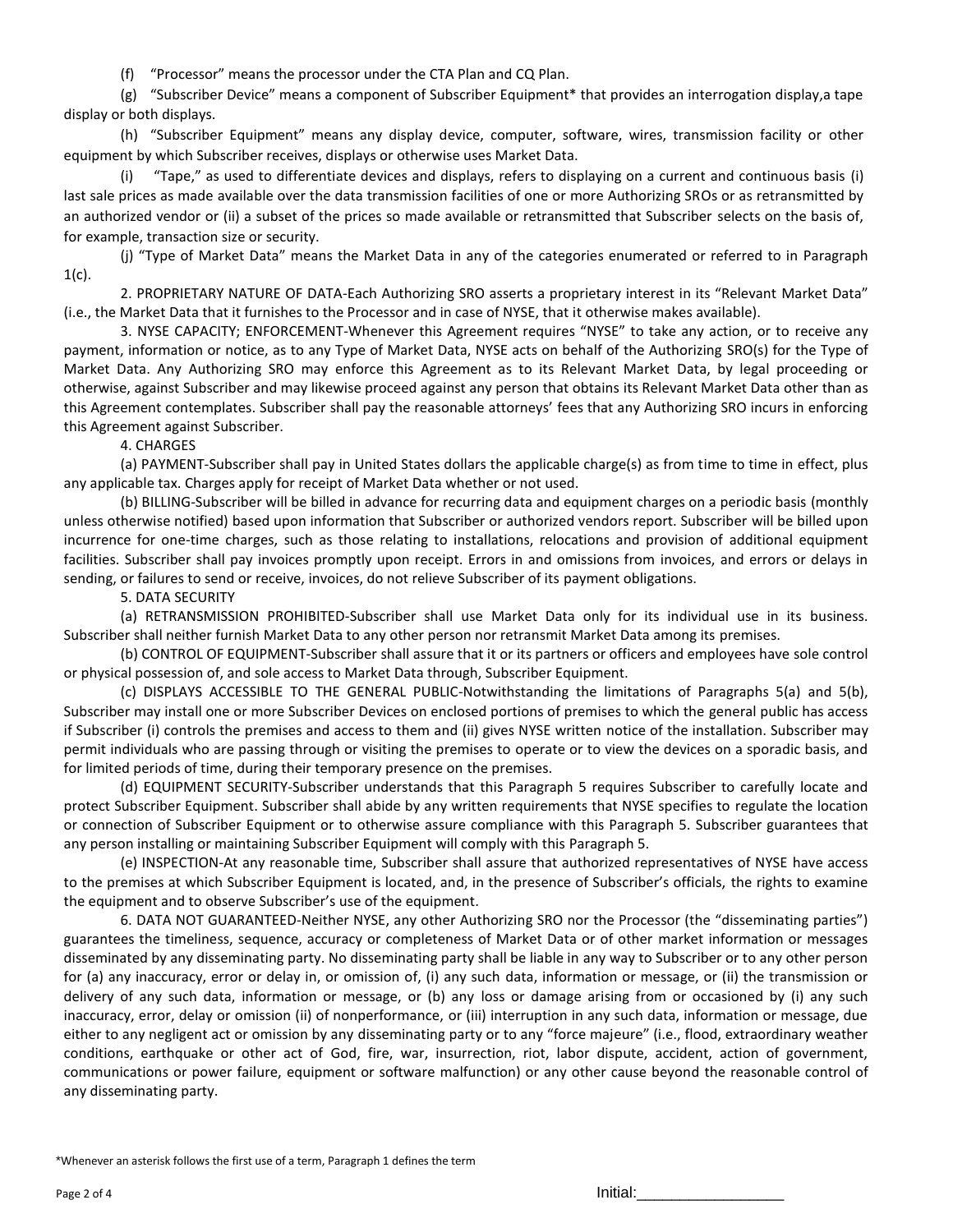7. DISSEMINATION DISCONTINUANCE OR MODIFICATION-The Authorizing SROs may discontinue disseminating any Type of Market Data, may change or eliminate any transmission method and may change transmission speeds or other signal characteristics. The Authorizing SROs shall not be liable for any resulting liability, loss or damages to Subscriber.

8. DURATION; SURVIVAL-Subject to Paragraph 7, either Subscriber or NYSE may terminate this Agreement on 30 days' written notice to the other. In addition, this Agreement terminates 90 days after Subscriber no longer has the ability to receive Market Data as contemplated by this Agreement. Withdrawal of an Authorizing SRO other than NYSE from the CTA Plan and the CQ Plan terminates this Agreement solely as to that Authorizing SRO. Withdrawal of NYSE from the CTA Plan and CQ Plan terminates this Agreement as to all other Authorizing SROs. Paragraphs 3, 5(d), 6, 15(c), 15(e) and 16(e) survive termination of this Agreement.

9. ENTIRE AGREEMENT: MODIFICATIONS-This writing contains the entire agreement between the parties in respect of its subject matter. This Agreement supersedes each previous agreement between Subscriber and NYSE pursuant to which Subscriber has been receiving Market Data except insofar as the earlier agreement covers receipt of Market Data through direct or indirect access to the high speed line described in the CTA Plan or the CQ Plan or any comparable high speed transmission facility that NYSE uses to make NYSE Securities Information available. The parties may only modify this Agreement by a writing signed by or on behalf of each of them.

10. ASSIGNMENTS-Subscriber may not assign all or part of this Agreement without the written consent of NYSE.

11. GOVERNING LAW; CONSTRUCTION-The laws of the State of New York govern this Agreement. It shall be interpreted in accordance with those laws. In prohibiting Subscriber from doing any act, this Agreement also prohibits Subscriber from doing the act indirectly (e.g., by causing or permitting any other person to the act).

12. APPLICABILITY OF 1934 ACT AND PLANS-This Agreement is subject to the Securities and Exchange Act of 1934, the rules under that act, the CTA Plan (as to CTA Network A last sale information) and the CQ Plan (as to CQ Network A quotation information).

13. NOTICES; NOTIFICATION OF CHANGES-The parties shall send communications relating to this Agreement to:

**New York Stock Exchange, LLC. Subscriber (as above)**

11 Wall Street

New York, New York 10005

Attention: Director of Market Data

Subscriber and NYSE may each change its address by written notice to the other. Subscriber shall give NYSE prompt written notice of any change in (a) the Subscriber information listed above, (b) any other information provided to NYSE in connection with initiating the receipt of any Type of Market Data, or (c) any description provided pursuant to Paragraph 15(d).

#### **PART II: SPECIAL PROVISIONS**

This Part II applies only to the extent that Subscriber's activity or equipment falls within the scope of one or more of Paragraphs 14 through 16.

14. SECURITIES PROFESSIONALS: FURNISHING DATA TO CUSTOMERS AND BRANCH OFFICES

(a) SCOPE-This Paragraph 14 applies if Subscriber is a securities professional, such as a registered broker-dealer or investment adviser, and is an exception to Paragraphs 5(a), 5(b) and 5(c).

(b) LIMITED PROVISION OF DATA-Solely in the regular course of its securities business, Subscriber may occasionally furnish limited amounts of Market Data to its customers and clients and to its branch offices. Subscriber may so furnish Market Data to its customers and clients who are not on Subscriber's premises solely (i) in written advertisements, educational material, sales literature or similar written communications. or (ii) during telephonic voice communication not entailing the use of computerized voice synthesization or similar technology. Subscriber may so furnish Market Data to its branch offices solely (i) as provided in the preceding sentence, or (ii) through manual entry of the data over its teletype network. Subscriber shall not permit any customer or client to take physical possession of Subscriber Equipment. Subscriber shall abide by any additional limitations that NYSE specifies in writing.

15. REPORTING: RECORDS: EQUIPMENT DESCRIPTION

(a) SCOPE-This Paragraph 15 applies whenever an authorized vendor cannot know (e.g., by virtue of installing equipment or recognizing electronically a unique device identifier) all information necessary to bill Subscriber for applicable charge(s). For example, this Paragraph 15 typically applies to (i) Subscriber Devices not leased from NYSE or an authorized vendor, (ii) portable Subscriber Devices and Subscriber Devices that use portable components (e.g., software) to receive Market Data and (iii) Subscriber's receipt of Market Data through synthesized voice responses over telephones.

(b) REPORTING-Subscriber shall furnish to NYSE in writing such information, in such form and at such times, as NYSE may reasonably specify from time to time to permit billing of Subscriber for applicable charge(s). However, if an authorized vendor provides Market Data to any Subscriber Device, Subscriber shall furnish information regarding the device to the vendor instead of NYSE unless NYSE notifies Subscriber otherwise in writing.

\*Whenever an asterisk follows the first use of a term, Paragraph 1 defines the term

Page 3 of 4 Initial:\_\_\_\_\_\_\_\_\_\_\_\_\_\_\_\_\_